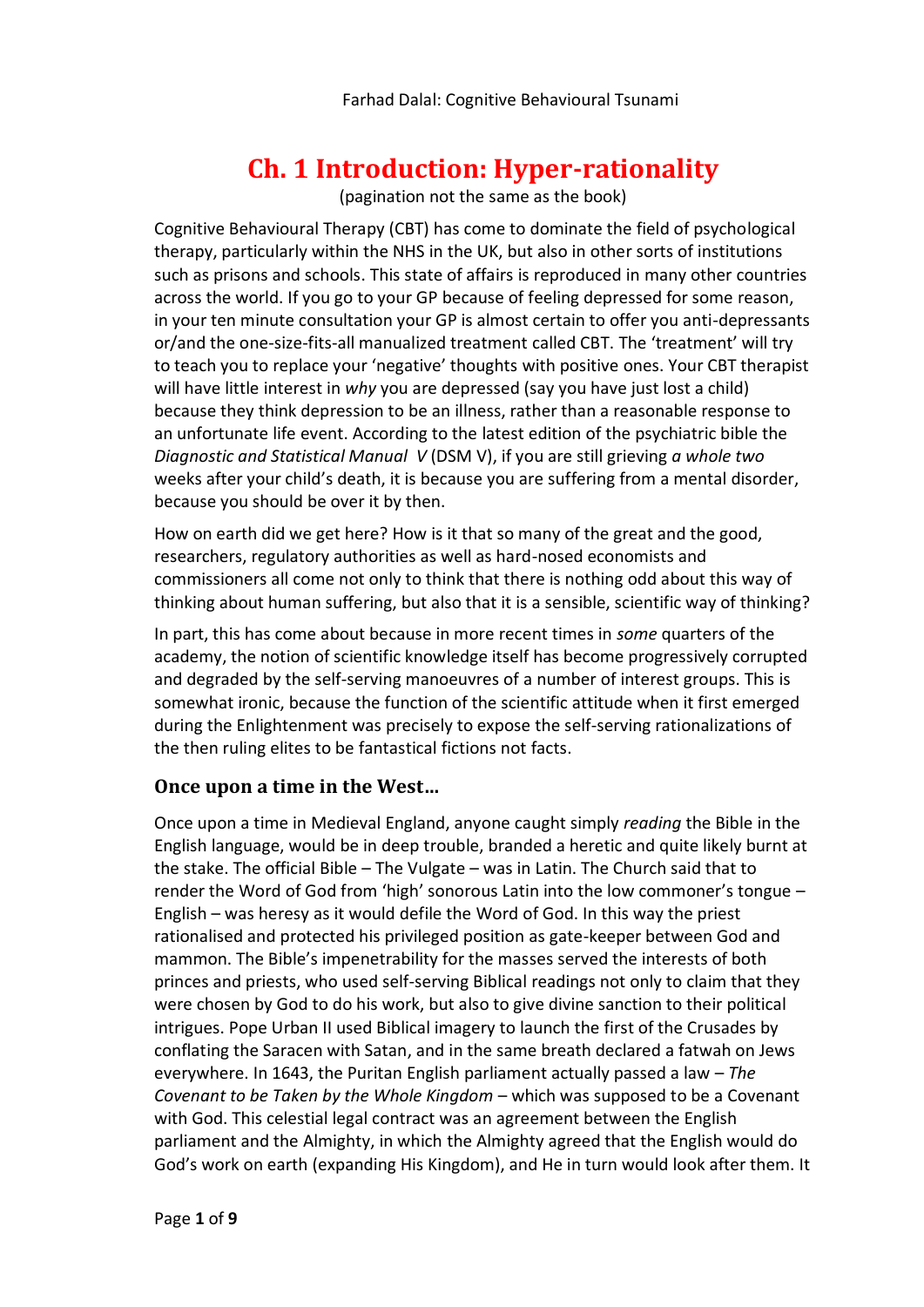was also agreed that God would replace Jews with the (Protestant, Puritan) English as his Chosen People.<sup>1</sup>

Having sole access to the word of God, the utterances of priests and princes had absolute authority. To question the proclamations of Kings was treason, to question the Church was heresy. Either was a sure way to book a place in the medieval torture chamber.

Then, in the late Middle Ages this despotic world order began to be challenged right across the land that would come to be known as Europe. Perhaps surprisingly, it was philosophy that was in the vanguard of this revolution. Philosophers like Locke, Hume, Descartes and Kant were amongst the first to challenge this tyranny. The radical revolution that they triggered transformed the world; it came to be called the Enlightenment because it brought the Light of Reason into the darkness of superstition. Kant cried out to humanity at large: *Sapere Aude!* Dare to think for yourself! Intrinsic to the Enlightenment were the ideas of equality and freedom – the freedom to question, the freedom to think. And think humanity did. Rational thought became the organizing principle of society at large. Science itself grew out of this movement, bringing us unimaginable benefits in all kinds of arenas from technology to agriculture to leisure to medicine.

## **Physics Envy: only the countable, counts**

But then, things began to change. Entranced by the predictive powers, advances and insights of the natural sciences, all kinds of disciplines and social practices began to suffer from a kind of physics envy. And so they began to try to emulate the empirical methods of natural scientists in order to garner for themselves the prestige of being 'science'.

Today, it is hard to move without falling over all manner of things that claim to be scientific and evidence-based: evidence-based policy, evidence-based probiotics, evidence-based decision making, evidence-based fitness, evidence-based software engineering, evidence-based teaching, evidence-based investing, and of course, evidence-based psychological treatment.

But the version of evidence that has come to prevail has meant that the virtues of the rationality of the Enlightenment have become perverted and distorted into a kind of hyper-rationality. Whereas Enlightenment rationality valued the freedom to think and question all things and anything, hyper-rationality uses a distorted and corrupt version of science to close down thinking. Rule-following comes to triumph over questioning and thinking. Where Enlightenment rationality brought freedom and light, hyperrationality brings authoritarianism and darkness.

The virtues of rationality itself cannot be overstated. It has brought untold benefits to our lives and our ways of life. But the extreme versions of rationality, hyper-rationality, are corrosive to those very ways of life. As William Barrett put it, 'the untrammelled

-

 $<sup>1</sup>$  Chosen then, but alas, no longer. In recent times Ronald Reagan (and even more recent times, Donald</sup> Trump) declared that the celestial baton had moved to the USA. 'Can we doubt that only a Divine Providence placed this land, this island of freedom, here as a refuge for all … who yearn to breathe freely?... God Bless America' Reagan July 17, 1980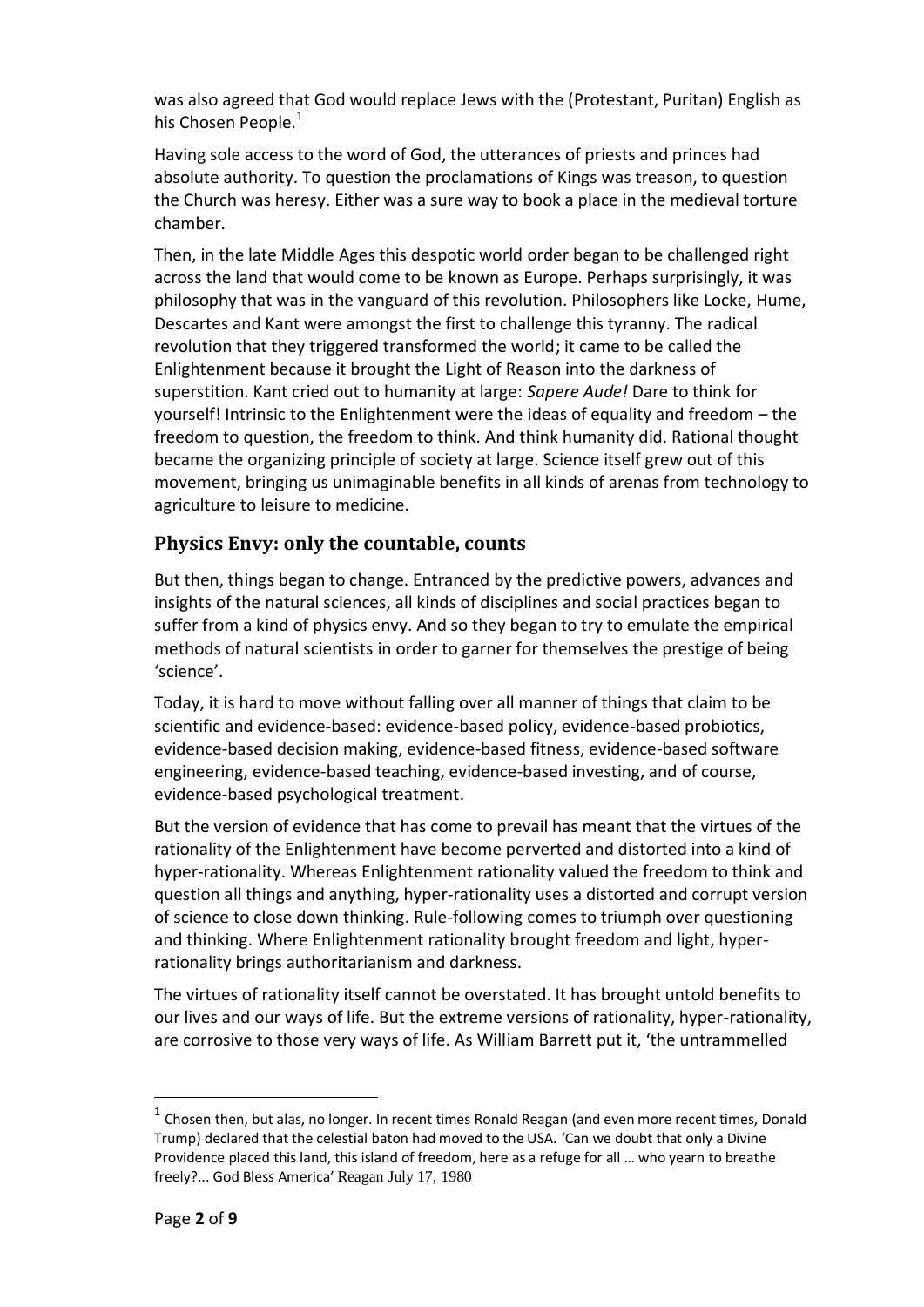use later thinkers made of human reason [i.e. hyper-rationality], applying it like an acid solvent to all things human or divine' (Barrett, 1990, p.26).

Hyper-rationality is the use of a reductive version of rationality in contexts that are not suited to it. Hyper-rationality insists that only evidence-based claims are valid. This sounds fine until we discover that hyper-rationality insists that this evidence be only of the arithmetic kind, because numbers and measurements are objective and real. If something can't be counted, if it can't be measured, *then it does not exist; it is not real.*  This belief then allows all kinds of bizarre things to take place.

#### **The Neem Tree**

For example, for over 2000 years components of the Neem tree have been used by farmers in India as pesticide. Then in 1992 an American agricultural company called 'Grace' patented a version of the pesticide. Having patented it, they claimed to be the legal owners of all such uses of the Neem tree. Now if any Indian farmer used the Neem tree as a pesticide on his plot of land, then he was breaking the law and would be sued by Grace. Understandably the farmers were outraged and took to the streets in protest. But all this counted for nothing, because in patent law, a challenge to the novelty claim of the patent would only be allowed if it could be demonstrated that the prior knowledge had previously appeared *in a printed publication*, preferably in a 'scientific' journal, at some time before the patent application. In other words, the courts wanted *documentation*, something tangible as proof. Patents are supposed to be granted when they meet the legal criteria of 'novelty, non-obviousness and utility'. In this case the patent claim was neither novel nor non-obvious, and its utility was already well known. But this being folk knowledge, there was no evidence of the approved kind in print. Because of this, the courts declared that there was *no evidence*. The observable visible reality, the actual use of the Neem tree by farmers for millennia, was declared anecdotal and dismissed as not scientific.

In this hyper-rationalist world, it is the presence or absence of documentation that is the ultimate arbiter of truth and reality.

Encouraged by the findings of the courts, three years later two Indian researchers Das and Cohly at the University of Mississippi Medical Center, jumped on the same bandwagon. In 1995 they patented 'the use of turmeric in wound healing'. Being Indian, they of course knew that Indian families had used turmeric paste for millennia to help speed up the healing of cuts, bruises and wounds. Their use of the patent law was entirely exploitative, cynical and self serving. Astonishingly, their patent also granted them the *exclusive right* to sell and distribute turmeric. In one fell swoop not only had they commandeered the uses of turmeric, but also all commercial activities around it. They were going to get very rich indeed.

Eventually, after years of legal battle, both patents were revoked. In the Neem tree case, the patent was revoked after a manager of an Indian agricultural company was able to demonstrate that he had been producing oil from the tree for the same use as the patent, but prior to the patent. And in the turmeric case, written evidence for its prior use was produced from ancient Ayurvedic texts from 500 BC. However, there remain a large number of patents in place on other uses of the Neem tree as well as turmeric. This kind of bio piracy is only able to take place because the procedures and protocols of patent law are hyper-rationalist.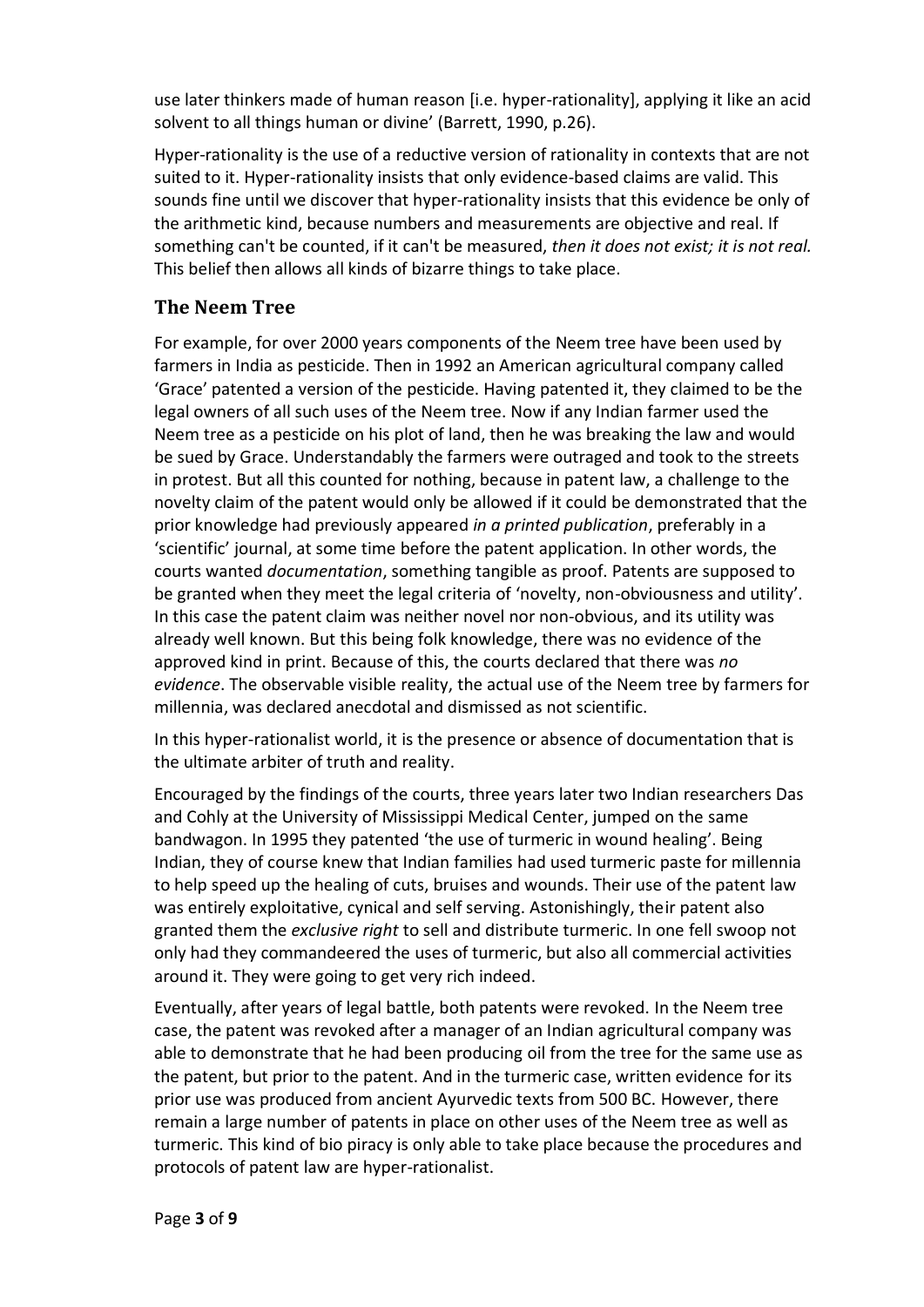The point to be underlined is this: that *the idea of evidence itself is up for grabs.* What counts as legitimate evidence (real, objective data), is determined by the ruling definition of evidence. This ruling definition also has the effect of *ruling out* other kinds of evidence, even though it is also objective and there for all to see. This is the kind of hyper-rationalist reality that we find ourselves beleaguered in, in which socalled evidence or lack of, is being used to mystify and deny the existence of selfevident realities.

As things stand today, *in order for something to count, it has to be countable.* But further, and more worryingly, in some contexts the number itself becomes more real than the thing it is apparently representing, so much so that in some instances the numbers *become* the reality.

#### **Rationality, Truth and Madness**

The activity of science is supposed to be the production of objective knowledge by rational means. The 'means' themselves are a mix of observation (empirical evidence) and logical argument. CBT claims to produce scientific knowledge in this way, and on this basis assert that its claims are rational, objective and value free. In short – that they speak the truth.

Because the claims of CBT are rational, then any that question them are bound to be irrational. Why else would they deny the objective reality staring them in the face? They must be mad, or at the very least misguided. Even more, the notion of truth evokes its opposite – the lie. What this means is that anyone that questions the truth of the CBT thesis must not only be somewhat mad, in some way they must also be bad. It is in this sort of way that the evidence-based therapies buttress themselves and dismiss those that question them as deluded anti-science Luddites.

However, the arguments of this book are that the claims of CBT are not rational but hyper-rational, and that its observations as well as its logical arguments, fall far short of the standards required by good science.

## **Neoliberalist Efficiencies**

Hyper-rationality has infiltrated all levels and arenas of social life. It is the basis not only of much of what passes for psychological science, but is also the basis of Neoliberalism and the ethos of New Public Management. These three territories powerfully come together, to interlock, bolster and sustain each other, to create a peculiar world view that is promoted as both normal and sensible, despite its peculiarity.

This book is primarily about the first of the unholy trinity, about the 'science' of psychology, and more specifically about the psychology of Cognitive Behavioural Therapy. But in order to better understand how CBT has come to prosper, the book will also have things to say about the other two components of the trinity: managerialism and neoliberalism as it was in their interests that CBT should flourish. In return, CBT supplied them with hyper-rationalist legitimations for their endeavours. In this way the argument of the book also functions as a broader cultural critique of the times we live in.

A key doctrine of hyper-rationality is a distorted and amoral take on 'efficiency'. We can see it in play in the workings of neoliberalism. To begin with, neoliberalism uses a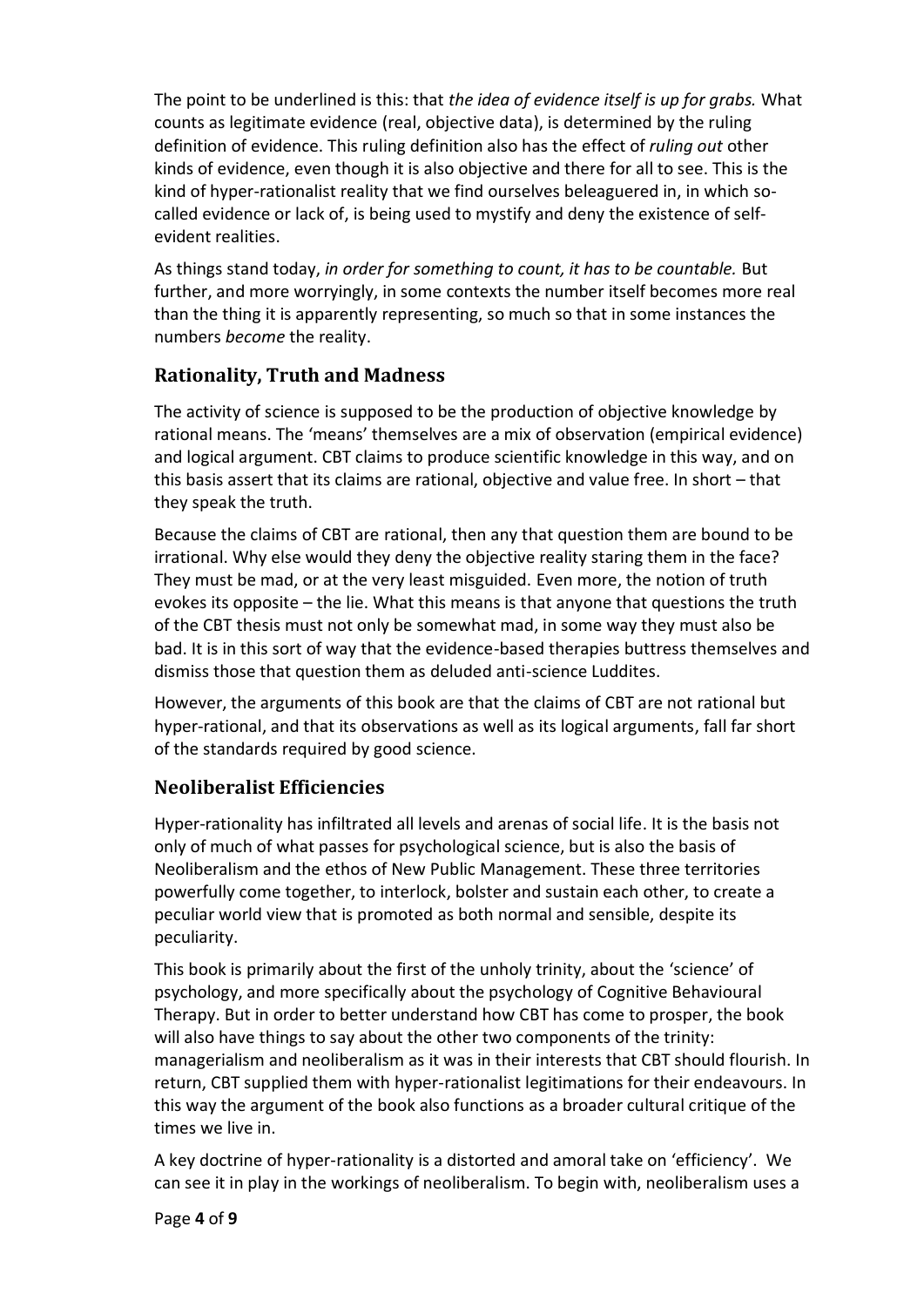shallow and instrumentalist definition of efficiency having to do with profit and money, to rationalise and legitimate deregulation. It follows this up by calling on efficiency again to legitimate the austerity measures that are deemed to be necessary to repair the damage done by the deregulation in the first place. The actual implementation of austerity itself is devolved to Managerialist bureaucrats who do the dirty work of decimating our public services and institutions. But the dirty work of making 'cuts' and causing harm is made to look sanitary and rational by alluding to 'cuts' as 'savings' – and camouflaging it all to make it look like it is all taking place in the service of increased efficiency. These cuts then produce human distress, distress which is framed as a mental disorder. By this means managerialism and neoliberalism sanitize their activities and then, in a gesture of good will, offer CBT treatments for the unfortunates who are allegedly mentally ill. It is in the name of efficiency that bureaucracies fund CBT over and above the other forms of therapy, on the basis of the claim that CBT's efficacy has been scientifically demonstrated; it also just happens to be the case that CBT treatments are cheap and quick to implement (i.e. they are 'efficient'). In sum, CBT is a managerialist creation, not the scientific one that it claims to be.

#### **Command and Control.**

The watchword of hyper-rationality is 'command and control'; its expectation is that we should be able to control everything: not only the world, not only the functioning of organizations, but also our very own beings. This ethos is shared by both, managerialists as well as cognitivists. Richard Layard, the godfather of CBT in Britain, informs us that 'Human beings have largely *conquered* nature, but they have still to *conquer* themselves' (Layard, 2005, p.9). If we can't control something, then this is because we have yet to figure how it works. 'The inner life…determine[s] how we react to life…So how can we gain control over our inner life?' (Layard, 2005, p.184).

Once we have learnt how to take control of our inner life, then we ought to be able to make it do what we want it to do. In this way its command and control ethos claims to be able to conquer inner psychological life itself. As we will come to see, it is believed that you should be able to *choose* and determine what you feel and think. If you feel depressed say, then it is because you have not yet understood how to take control of your inner life. This is where CBT will come to the rescue: it will explain to you how your inner life works; it will then train you in techniques to control its workings. If after all this, you still cannot control your inner life despite having understood the mechanism, then either this is of your choosing, or it is because you are still in the grip of your mental illness. In which case you will be the beneficiary of an additional diagnosis granted by the researchers: 'CBT Resistant'.

Hyper-rationality is infused by two other doctrines that go along with that of 'efficiency', these being atomization and decontextualization. We will come to see how these doctrines start to play out in the course of this work.

CBT's rhetoric would have us believe that the reason that it has come to dominate the psychological field, is simply because it is the best in the field, the most efficient player. CBT has indeed succeeded, but not because it is the best player in the game, rather because (along with its allies) it has changed the rules of the game to favour the kind of game it plays. In other words, CBT's success is a political victory masquerading as a scientific one.

Page **5** of **9**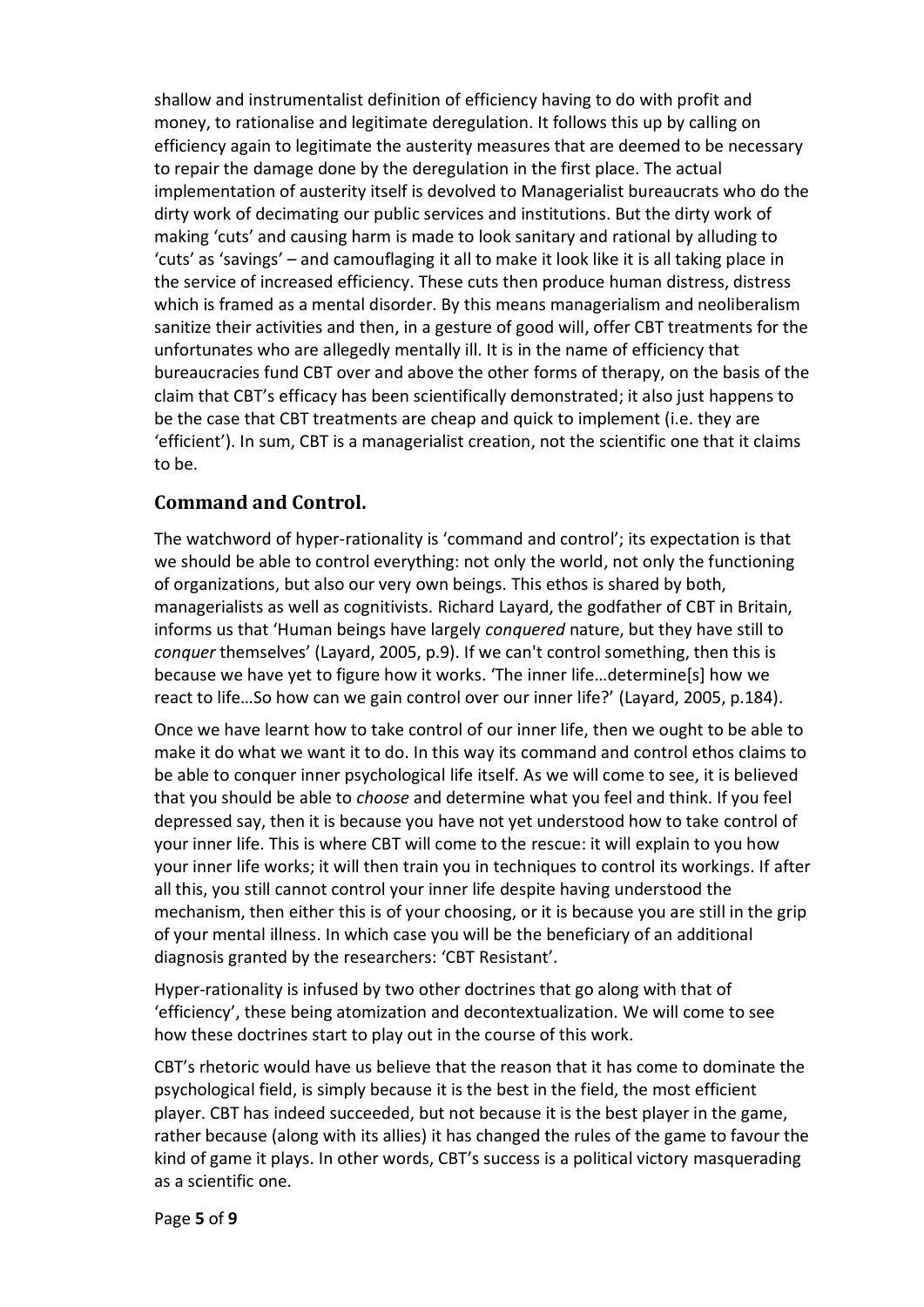# **The Virtues of CBT (and their corruption)**

But CBT is not entirely without virtue, and in a sense the problem is not with CBT itself, but the hype that surrounds it and the use it is put to further specific ideological, professional and political agendas. In its original avatar, CBT's scope was sensibly limited. Its technology was developed to help people recover from spider phobias, the fear of flying, obsessive behaviours, and the like. This it does very well, and in these areas it is very often the 'treatment of choice'. The problems were generated when CBT's ambitions expanded to colonize *all* forms of psychological suffering. In this it was aided and abetted by the merchants of happiness who appropriated CBT for their own ends.

This resulted in the production of a powerful polarization – at one pole happiness and mental health, at the other, unhappiness and mental illness. The dichotomy is so powerful that it appears that there is no place to stand anywhere between mental illness and mental health, as though the territory between them simply does not exist. This either/or dichotomization has come about in the following way.

It is true that some people inhabit alternative realities filled with terrifying paranoid delusions and the like, and they are indeed what we might call mentally ill. However, there is no 'opposite' to this: there is no such thing as a state of 'mental health'. What there is instead, is ordinary human suffering, which we all suffer from, and which we more or less find ways to manage to live with for better or worse. Modern CBT has colonized not only this territory – the territory of ordinary suffering by medicalizing it, it has also commandeered the territory of the genuinely mentally ill (various kinds of psychoses). Both are lumped into one and then dumped at the pole called mental illness. It is by this means that we find ourselves caught in the dichotomy: either you are happy and 'have' mental health, or if you are not happy, then you 'have' a mental disorder. This is also why so many have come to think – because they are not relentlessly happy – that they have mental health issues.

In this way CBT has joined forces with the pharmaceutical industry and psychiatry in their project of medicalizing ordinary human suffering, and then selling (patented) treatments for that suffering.

#### **The structure of the book**

The situation we find ourselves in is the seemingly unquestionable ruling status of CBT in the field of therapy. The work of this book is to question it. To this end, the 'unpacking' takes place in a number of different ways and directions. The deconstruction will call on philosophy and politics, on economics and psychology, on sociology and history, and ultimately, on the idea of science itself.

The official CBT narrative is an unproblematic linear one that is premised on two axiomatic beliefs. The first is the uncritical acceptance of the existence of the 'mental disorders' found in the DSM as 'facts'. The second is the belief that positivist, empirical scientific research methods are an appropriate way of understanding and engaging with human distress. On this basis, treatments for mental disorders are tested under controlled conditions by scientists. This produces scientific evidence regarding whether or not the treatment actually works (the evidence base). If this evidence is thought to be convincing by the *National Institute for Clinical and Health Care Excellence (NICE)*, then it will authorize the use of a manualized version of the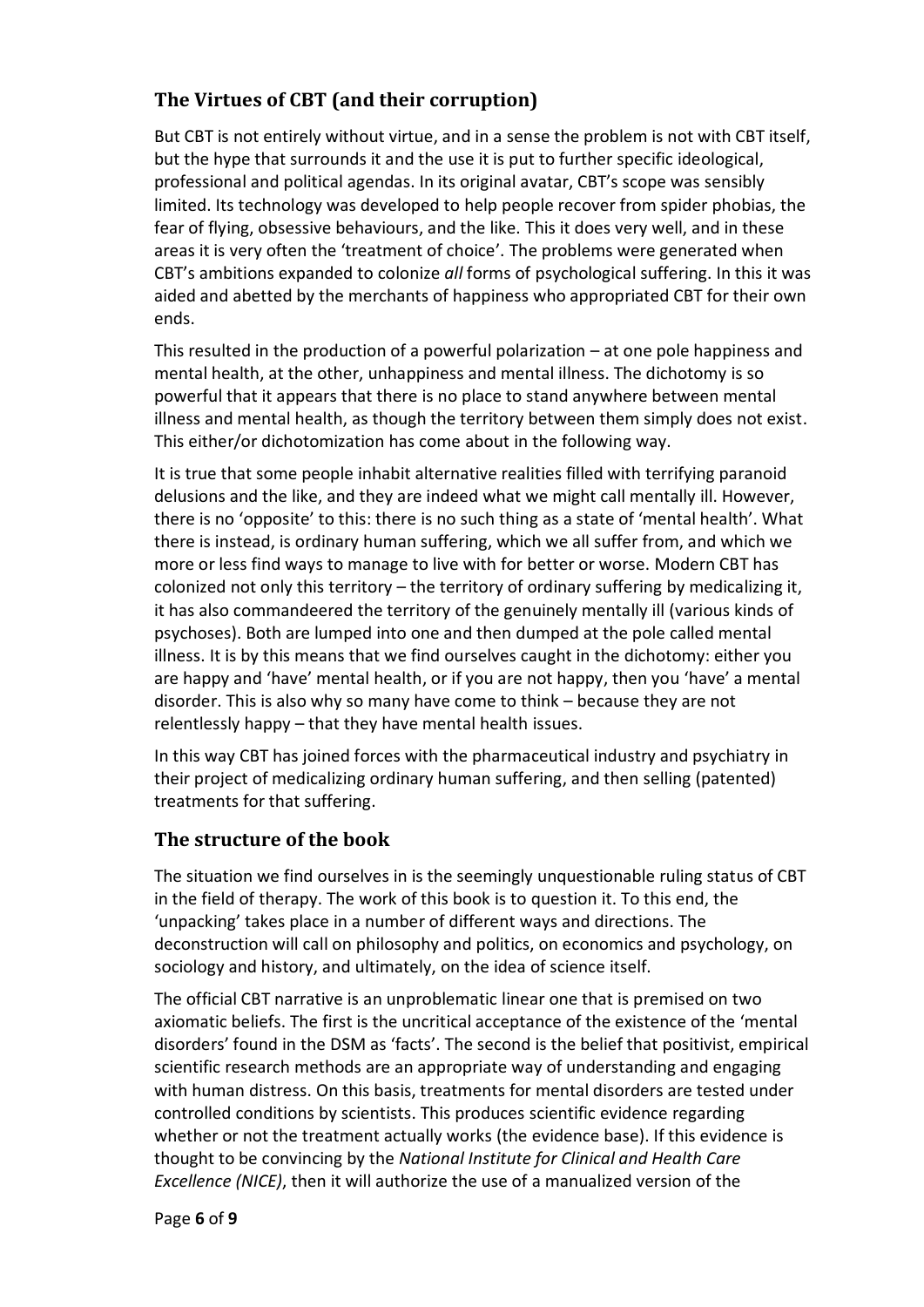researched treatment. The treatment is manualized in order that it replicate the successes of treatment that was researched. Once a treatment is validated in this way, the job of delivering it to those troubled with a mental illness, is passed onto the statutory agency called *Increasing Access to Psychological Therapies (IAPT)*. IAPT also produces empirical evidence about its functioning and delivery of the treatment. It produces prodigious amounts of data that seems to demonstrate that the providers are delivering outcomes at the level that that the research says should be the case. This data is further scrutinised by government bodies like the National Audit Office (NAO). Annual reports emerging from the NAO, IAPT and NICE all seem to say that all is well and as it should be in the world of CBT. The whole endeavour is evidence-based, from the bottom to the top. And the evidence repeatedly shows that everything is copacetic in the CBT world. These are simply the facts.

But linearities should always be treated with caution. They tend to be created by imposing a particular ideological reading of events to make them seem rational, inevitable and therefore unquestionable. Ideological readings edit out the twists and turns, as well as the complexities, contradictions and power struggles, to make it appear that they were never there in the first place. The fact is, CBT's narrative about itself is a political narrative that masquerades as a scientific one.

For these sorts of reasons, the book will not begin where the official narrative would suggest that it begin: with CBT treatment and research, as this would collude with the value-free decontextualized account that CBT gives of itself. We cannot fully get to understand how the cognitive behavioural tsunami came to be, without examining the 'climate conditions' that made the tsunami a possibility in the first place. We need to get to know something about the prevailing winds and currents, and the consequences of their interactions with the subterranean shifts taking place in the tectonic plates of science, politics, economics and ultimately, psychology; all of which had to come together to make the tsunami possible. This over-stretched metaphor is a way of saying that much of this book is about the conditions and contexts that came together to produce the cognitive behavioural tsunami.

Having said that, there is the danger that the account given here will simply replace the official linear narrative with another linear narrative. The structure of the book, consisting as it does of five parts, is an attempt to guard against this. Each of the parts is embedded in a mix of particular discourses and disciplines, producing narratives that throw different kinds of light on the tsunami. But the parts don't neatly dovetail into each other. Further, each of the parts necessarily parses over the same sort of territory. This has necessitated in some repetition, in order that each of the parts has some semblance of coherence.

**Part I – The Tsunami** is an account of how the cognitivist tsunami began and how and why Layard's Utilitarian Happiness agenda came to power the tsunami. In the UK, the Cognitive Behavioural Tsunami was inaugurated in 2005 with the publication of Richard Layard's best seller *Happiness*. A year later this was followed up by *The Depression Report: A New Deal for Anxiety and Depression Disorders* authored by Richard Layard, David Clark, and other luminaries. A decade later Layard and Clark celebrated the success of CBT in their book *Thrive: How Better Mental Health Care Transforms Lives and Saves Money.*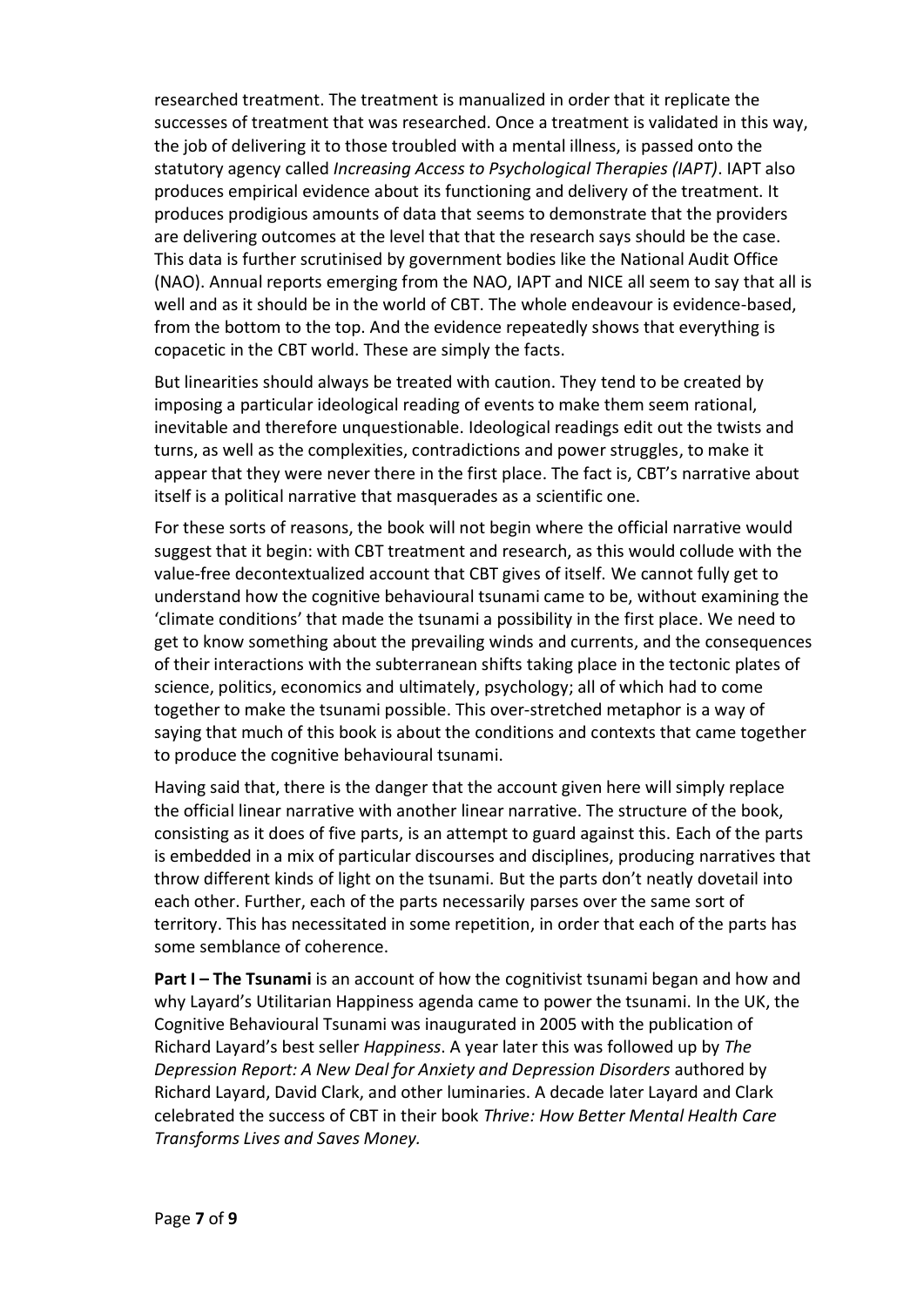Chapter 2, *The Tsunami Begins,* takes a close look at the substance of the Depression Report as well as the politics around it, as it was this Report that convinced the Labour Government of the day to fund CBT to the tune of hundreds of millions of pounds. Never before had any kind of psychology been supported and promoted by the State in this kind of way and to this extraordinary degree. It was the economic argument that contained in that report that won the day.

Chapter 3, *The Merchants of Happiness,* unpacks Richard Layard's book *Happiness* which was first published in 2004. Although it is well over ten years old, it remains seminal and highly influential. The reason then for looking deeply into this book rather than other more recent texts, is because not only did *Happiness* kick off the tsunami, it is still a fair encapsulation of the CBT landscape and remains very influential even today. CBT texts that have followed it have not added much to this original thesis. The chapter will describe the kind of Utilitarian philosophy that Layard advocates, the ways that this is used to conceptualize life's problems, and the (cognitivist) solutions that follow out of it.

CBT likes to present itself as unique and distinct from every other form of psychotherapy; as though it sprang fully formed from the head of Aaron Beck or some other cognitivist. But in actual fact all the techniques that CBT has claimed ownership over are found in other models of psychotherapy. How was it then that CBT was able to construct its identity in this way? This is the question addressed by **Part II – Politics of Identity Formation**. Chapter 4, *Master Myths and Identity Formation*, introduces some of the ideas of the sociologist Norbert Elias, which are then drawn on in the following chapter, *The 'Psy' Wars*. Chapter 5 is a social history and overview of the power struggles within the 'Psy' professions in the USA and UK. It details the politicised machinations between psychiatry, psychoanalysis, behaviourism, cognitivism and clinical psychology over the last eighty or so years. The weapon of choice in these battles was positivism, which they each wielded with increasing fervour one against the other in their efforts to prove themselves to the scientific fraternity. It was in this way that the positivist vision was fostered, which in turn facilitated the burgeoning of CBT.

**Part III - Cognitivism** turns its attention to the genesis of the cognitivist conception of the human condition that has come to preside in CBT. This conception started out in the discipline that came to be known as economics. The first theories of psychology were created during the Enlightenment by philosophers who were only latterly called economists, and at the same time philosophers we would now call psychologists were writing treatises on economics. This is the territory traced by Chapter 6 – *Homo Economicus*. In this chapter we get to meet Utilitarianist economics and also Milton Friedman's Neoliberalist economics, both of which continue to dominate and organize all manner of things the world we live in, including the provision of psychological treatments. But the role of economics is not limited to the part it played a few centuries ago in the genesis of cognitivism. The Friedmanesque turn that economic theory took into Neoliberalism in the latter half of the twentieth century, came to play a key role in the rising fortunes of CBT. To understand how this played out requires us to engage with New Public Management or Managerialism.

Chapter 7 is a critical account of the ways in which the Managerialism uses the rationalist cognitivist ideations developed in economics and CBT to inflict psychological mayhem and destruction not only on the 'workforce' but also the 'customer'.